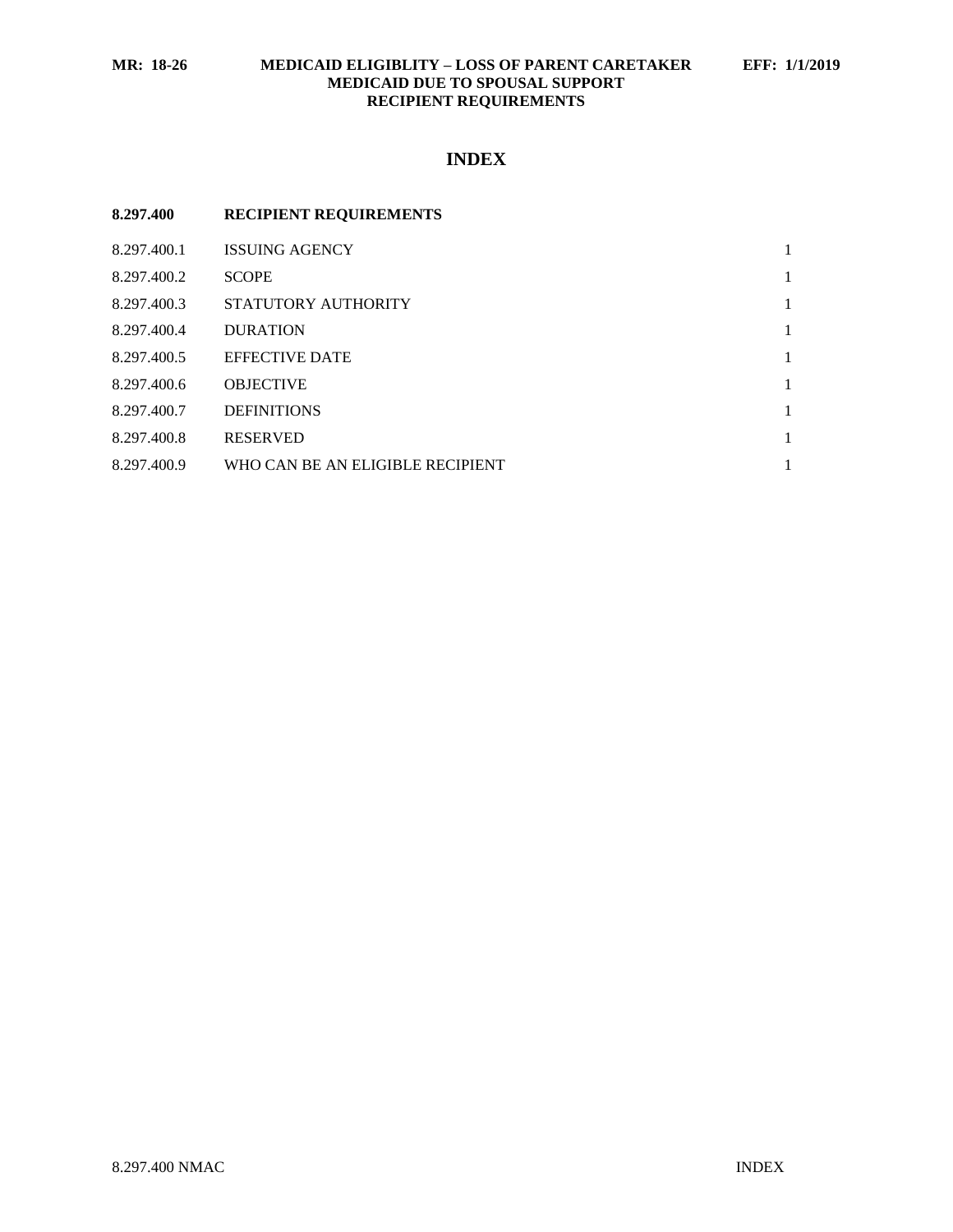### **MR: 18-26 MEDICAID ELIGIBLITY – LOSS OF PARENT CARETAKER EFF: 1/1/2019 MEDICAID DUE TO SPOUSAL SUPPORT RECIPIENT REQUIREMENTS**

#### **TITLE 8 SOCIAL SERVICES**

#### **CHAPTER 297 MEDICAID ELIGIBILITY - LOSS OF PARENT CARETAKER MEDICAID DUE TO SPOUSAL SUPPORT PART 400 RECIPIENT REQUIREMENTS**

<span id="page-1-0"></span>**8.297.400.1 ISSUING AGENCY:** New Mexico Human Services Department (HSD). [8.297.400.1 NMAC - Rp, 8.297.400.1 NMAC, 1/1/2019]

<span id="page-1-1"></span>**8.297.400.2 SCOPE:** The rule applies to the general public. [8.297.400.2 NMAC - Rp, 8.297.400.2 NMAC, 1/1/2019]

<span id="page-1-2"></span>**8.297.400.3 STATUTORY AUTHORITY:** The New Mexico medicaid program is administered pursuant to regulations promulgated by the federal department of health and human services under Title XIX of the Social Security Act as amended or by state statute. See Section 27-1-12 et seq., NMSA 1978. [8.297.400.3 NMAC - Rp, 8.297.400.3 NMAC, 1/1/2019]

<span id="page-1-3"></span>**8.297.400.4 DURATION:** Permanent.

[8.297.400.4 NMAC - Rp, 8.297.400.4 NMAC, 1/1/2019]

<span id="page-1-4"></span>**8.297.400.5 EFFECTIVE DATE:** January 1, 2019, or upon a later approval date by the federal centers for medicare and medicaid services (CMS), unless a later date is cited at the end of the section. [8.297.400.5 NMAC - Rp, 8.297.400.5 NMAC, 1/1/2019]

<span id="page-1-5"></span>**8.297.400.6 OBJECTIVE:** The objective of this rule is to provide eligibility guidelines when determining eligibility for the medical assistance division (MAD) medicaid program and other health care programs it administers. Processes for establishing and maintaining this category of eligibility are found in the affordable care general provision chapter located at 8.291.400 NMAC through 8.291.430 NMAC. [8.297.400.6 NMAC - Rp, 8.297.400.6 NMAC, 1/1/2019]

<span id="page-1-6"></span>**8.297.400.7 DEFINITIONS:** Refer to 8.291.400.7 NMAC. [8.297.400.7 NMAC - Rp, 8.297.400.7 NMAC, 1/1/2019]

<span id="page-1-7"></span>**8.297.400.8 [RESERVED]**

[8.297.400.8 NMAC - Rp, 8.297.400.8 NMAC, 1/1/2019]

<span id="page-1-8"></span>**8.297.400.9 WHO CAN BE AN ELIGIBLE RECIPIENT:** A four month transitional medical assistance (TMA) period is established following the loss of parent caretaker eligibility due to new or increased spousal support. TMA is the full medicaid coverage of last resort. A parent or caretaker is evaluated for other full medicaid coverage, including other adults, before being placed on the TMA category of eligibility. A parent or caretaker losing full medicaid coverage during any month(s) of his or her four month TMA period is automatically placed on the TMA category. Coverage under the TMA category ends after the four month TMA period expires. Only parent(s) and guardian(s) are placed on the TMA category. The medicaid eligibility of dependent children living in the home is extended to at least match the TMA period of parent(s) and guardian(s).

**A.** To be a medicaid eligible recipient, the assistance unit must have:

**(1)** received parent caretaker medicaid in at least one month of the six months prior to ineligibility for parent caretaker medicaid;

- **(2)** lost parent caretaker medicaid wholly or in part due to new or increased spousal support;
- **(3)** at least one medicaid eligible dependent child living in the home; and
- **(4)** met the medicaid eligibility requirements pursuant to 8.291.400 through 8.291.430

NMAC.

**B.** An individual with a new TMA period beginning on or after July 1, 2019, is subject to a premium for eligibility months the individual is on TMA category 027. Native Americans are exempt from the premium requirement.

**C.** An applicant or an eligible recipient may have a qualified health plan. [8.297.400.9 NMAC - Rp, 8.297.400.9 NMAC, 1/1/2019]